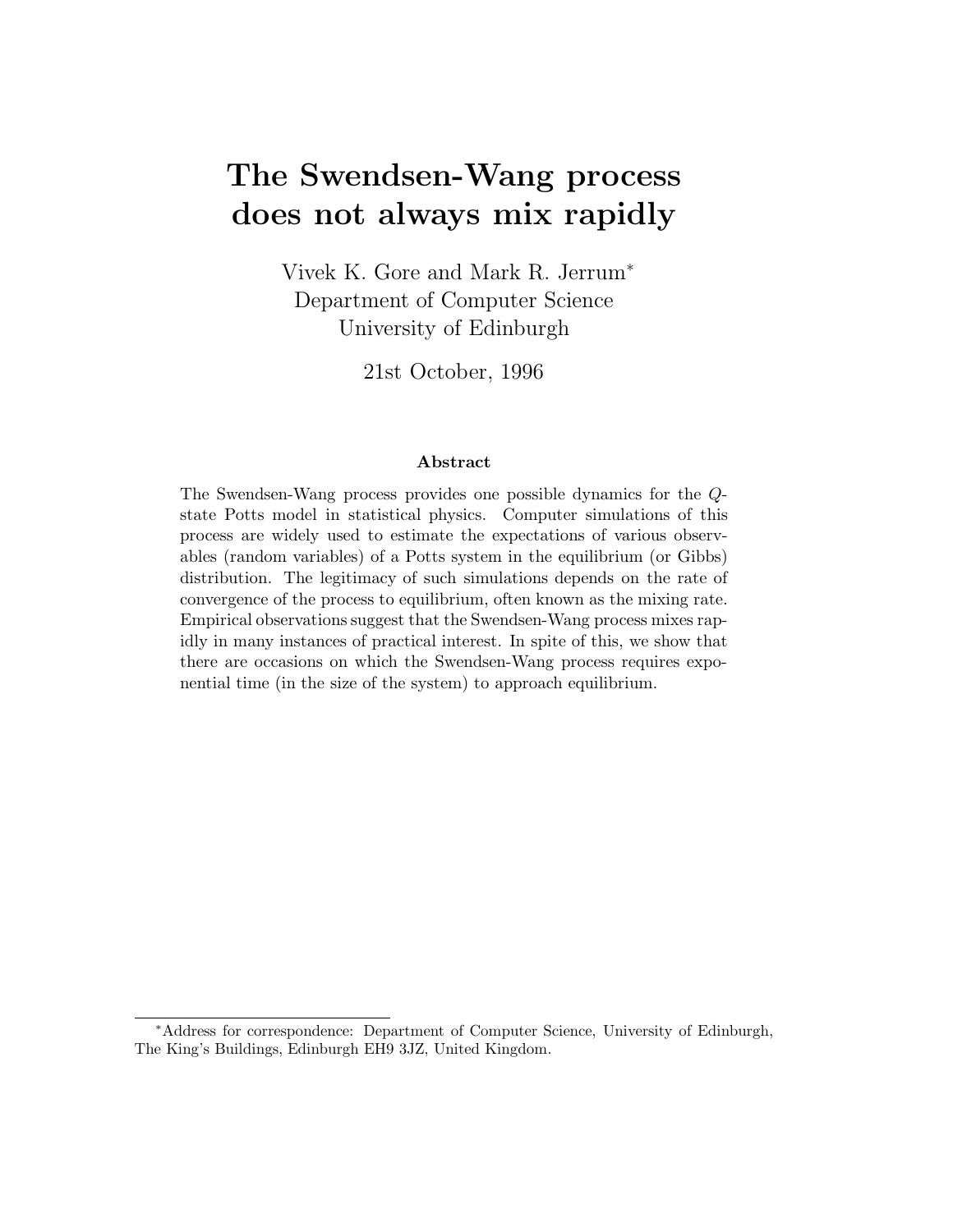## **1 Introduction**

The Potts model is a natural generalisation of the Ising model to an arbitrary number  $Q \geq 2$  of states or "spins." Configurations in the Potts model can be viewed as Q-colourings (not in general proper) of the vertices of an undirected n-vertex graph. One is interested in sampling configurations from a certain distribution, known as the Gibbs distribution, with the aim of obtaining estimates for certain random variables on configurations. For the ferromagnetic Potts model — the focus of this article — the Gibbs distribution assigns greater probability to configurations in which a larger number of pairs of adjacent spins are alike. A precise definition of the Potts model is provided in Section 2.

In the absence of effective direct methods, the usual approach to sampling configurations is via the "Markov chain Monte Carlo" method [11]. The idea is to provide the model with a dynamics by defining an ergodic random walk on configurations whose stationary distribution is the required Gibbs distribution. Provided the walk is rapidly mixing, i.e., converges rapidly to equilibrium, configurations may be efficiently sampled by simulating the walk for a sufficient, but not excessive, number of steps.

A number of different dynamics are possible. The simplest is to move between configurations by changing one spin at a time, with transition probabilities determined by the "Metropolis rule" [17]. It is fairly easy to demonstrate situations in which this random walk takes exponential time (in  $n$ , the size of the graph) to approach equilibrium, even in the ferromagnetic case.<sup>1</sup> A more complicated dynamics, which allows many spins to change in one step, was proposed by Swendsen and Wang [22] and is now widely used in computer simulations.

The Swendsen-Wang process (as we shall call it) appears to converge rapidly to equilibrium in many instances of practical interest. This empirical observation might encourage us to attempt to prove that the mixing time of the process grows not too quickly as a function of  $n$ , specifically that it is bounded by a fixed polynomial in  $n$ , independent of the other parameters of the system. Such a result would establish the existence of an efficient approximation algorithm — more precisely, a "fully polynomial randomised approximation scheme" or fpras  $[13, 11]$  — for computing the partition function of a Q-state ferromagnetic Potts system. Such an algorithm is only known to exist in the case  $Q = 2$  [9].

Our main result (see Proposition 7 for a precise statement) demonstrates that this is a vain hope. For a certain particularly simple family of Potts systems based on the complete graph  $K_n$  on n vertices (the so-called "Curie-Weiss model") the Swendsen-Wang process is still far from equilibrium after exponentially many steps. This counterexample is valid for all  $Q \geq 3$  and for a suitably chosen "coupling constant." It is an open question whether rapid mixing obtains when

<sup>&</sup>lt;sup>1</sup>The antiferromagnetic model, in which adjacent spins tend to be unlike, includes graph colouring as a limit, so rapid convergence cannot be expected for any reasonable dynamics.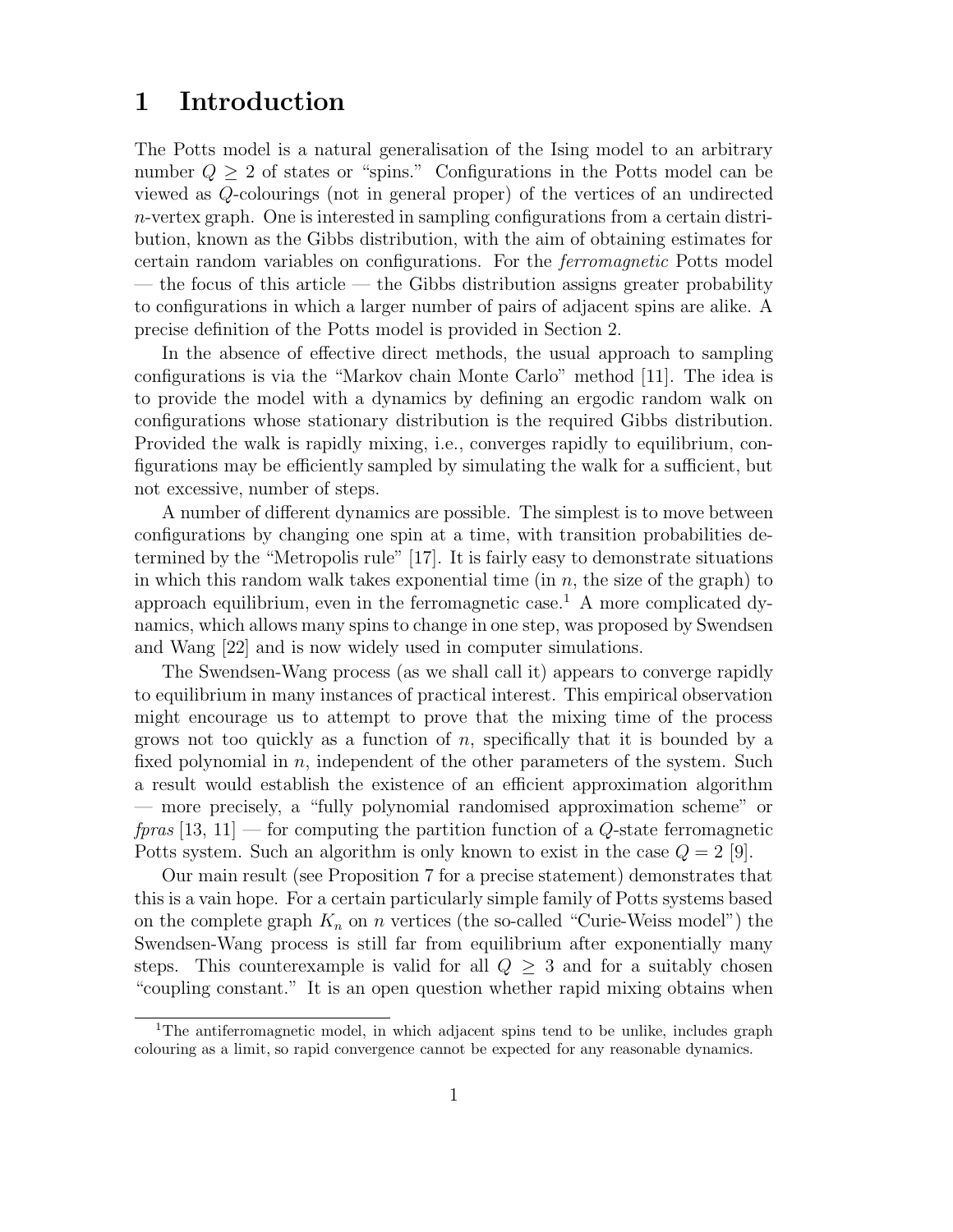$Q = 2$  (the Ising model), or if the negative result can be extended to more physically realistic instances of the Potts model, for example, 2- or 3-dimensional lattices.

## **2 The Potts model**

The Potts model was introduced by R. B. Potts [19] in 1952, has been a focus of much attention in the physics and mathematics communities ever since. Rather than present a detailed historical account of the model here, we refer the interested reader to Baxter [2, Chap. 12].

The problem is easily stated. Consider a collection of sites *{*1, 2,...,n*}*, denoted by  $[n]$ , each pair i, j of which has an associated *interaction energy*, which, for simplicity, we assume takes on one of just two values, either 0 or J. In most cases of physical interest, the set  $E$  of unordered pairs of sites with nonzero interaction energy forms a regular lattice graph  $([n], E)$ . A *configuration*  $\sigma = (\sigma_1, \ldots, \sigma_n)$  is an assignment of spins to sites, where  $\sigma_i$  denotes the spin at site *i*. The number of spins is denoted by  $Q$ , where  $Q \geq 2$ ; individual spins may simply be denoted by the numbers in [Q]. The energy of a configuration  $\sigma$  is given by the Hamiltonian

$$
H(\boldsymbol{\sigma}) = \sum_{(i,j)\in E} J(1 - \delta(\sigma_i, \sigma_j))
$$

where  $\delta$  is the Kronecker- $\delta$  function which is 1 if its arguments are equal, and 0 otherwise.

The central problem is to compute the partition function

$$
Z = \sum_{\pmb{\sigma}} \exp(-\beta H(\pmb{\sigma}))
$$

where  $\beta > 0$  is what is called the *inverse temperature* (to be precise,  $\beta = 1/kT$ , where  $T$  is the temperature and k is Boltzmann's constant) and the sum is over all possible configurations  $\sigma$ . Many of the physical properties of the system can be computed from the knowledge of  $Z$ . Essentially,  $Z$  is the normalising factor in the calculation of probabilities: according to the fundamental theory of statistical mechanics, the probability that the system in equilibrium is found in state  $\sigma$  (the steady state probability) is  $\pi(\sigma) = Z^{-1} \exp(-\beta H(\sigma))$ . Moreover, certain logarithmic derivatives of Z correspond to quantities such as mean energy and mean magnetic moment. Singularities in these derivatives (in the limit, as  $n \to \infty$ ) generally correspond to *phase transitions*, when a small change in a parameter has an observable effect on the macroscopic properties of the system. If a small change in temperature causes a phase transition, then that temperature is called the critical temperature.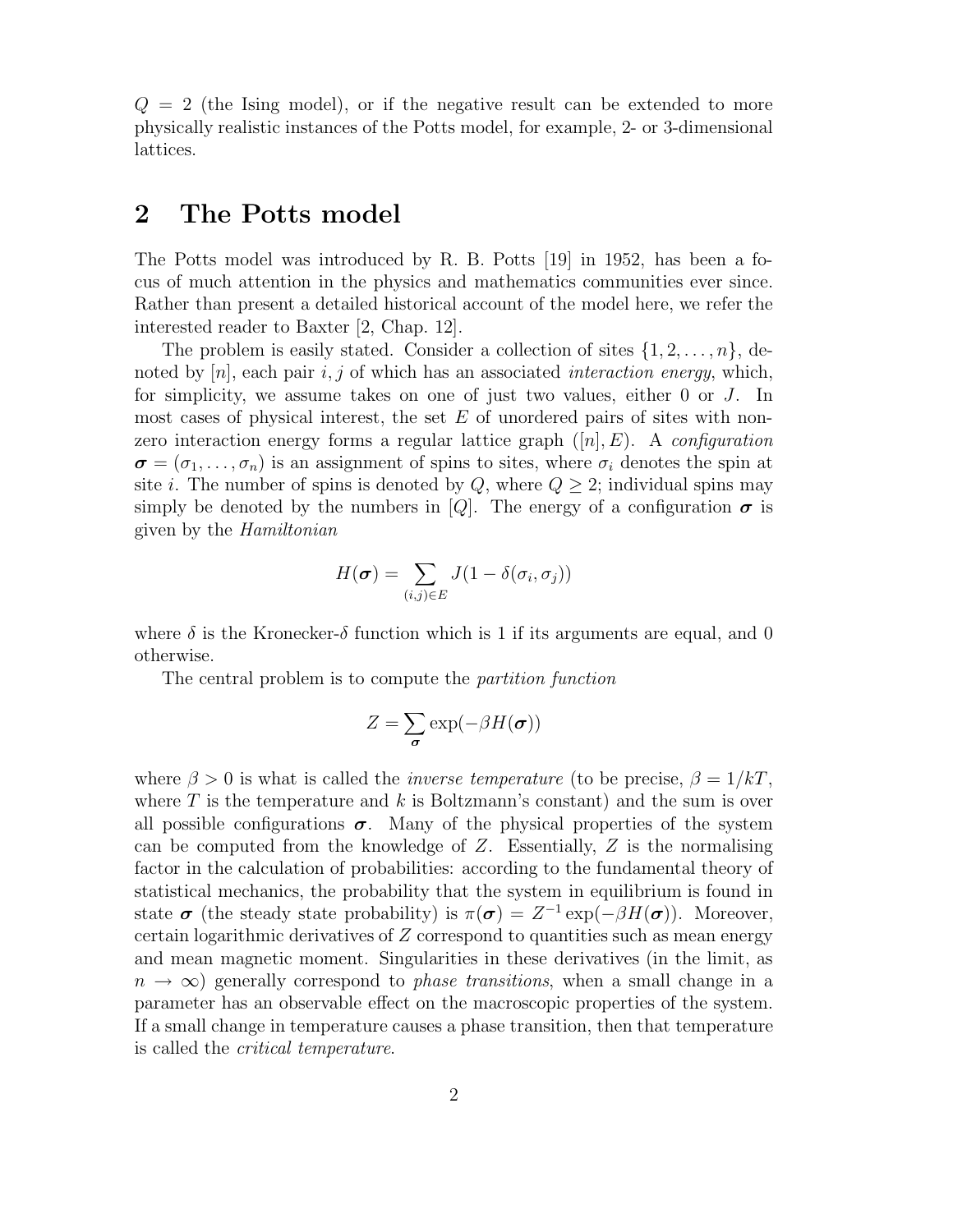Consider the effect of the parameter  $J$  in the Hamiltonian. The high probability configurations are those for which  $H(\sigma)$  is low. Let  $d(\sigma)$  denote the number of edges in E that connect sites with different spins in the configuration  $\sigma$ . It is easy to see that  $H(\sigma) = Jd(\sigma)$ , and that

$$
Z = \sum_{\boldsymbol{\sigma}} \exp(-\beta J d(\boldsymbol{\sigma}))
$$

We let  $K = \beta J$ ; K is usually known as the *coupling constant* in the statistical physics community. By the definition of  $H(\sigma)$ , if J (or K, since  $\beta > 0$ ) is positive, then configurations in which neighbouring spins (spins associated with a pair of sites with non-zero interaction energy) are the same are preferred: this is the *ferromagnetic* (attractive) case. On the other hand, if  $J$  is negative, the neighbouring spins will tend to be different, and this is the antiferromagnetic (repulsive) case.

The search for efficient computational solutions to these problems has proved extremely hard and has generated a vast body of literature. (The reader is referred to Chapter 12 of Baxter [2], where some special cases have been considered.) A huge amount of computational effort has also been poured into numerical solutions, especially for regular lattices.

Although this problem arises in statistical physics, it has a very interesting connection with theoretical computer science. It is another example of a significant combinatorial enumeration problem which is  $\#P$ -complete, and is hence apparently intractable in exact form. This is an intriguing class of problems, and includes the problems of computing the volume of a convex body and the permanent of a 0-1 matrix. The Potts model also turns out to be one of the many specialisations of the famous Tutte polynomial in graph theory. The reader is referred to Welsh [23, p. 62] for more on this interesting connection.

A lot of research effort has been devoted to finding efficient approximation algorithms for  $\#P$ -complete problems, where by efficient we mean that the algorithm is guaranteed to run in time polynomial in the number of sites  $n$ . Randomness has played a major role in this area, and efficient randomised approximation algorithms have been given for computing the volume of a convex body and estimating the permanent of a dense 0-1 matrix, as well as for many other problems. Each of these algorithms is a fully polynomial randomised approximation scheme (*fpras*), i.e., one that produces solutions which, with very high probability, fall within arbitrarily small error bounds specified by the user, the price of greater accuracy being a modest increase in runtime.

Most of these algorithms use Markov chain simulation. This approach has been used extensively over the years in the field of physics, and in the last ten years or so, it has been used by researchers in computer science to provide fully polynomial randomised approximation schemes for many problems. For further information on this approach and its applications, refer to the surveys by Kannan [12] and Jerrum and Sinclair [11].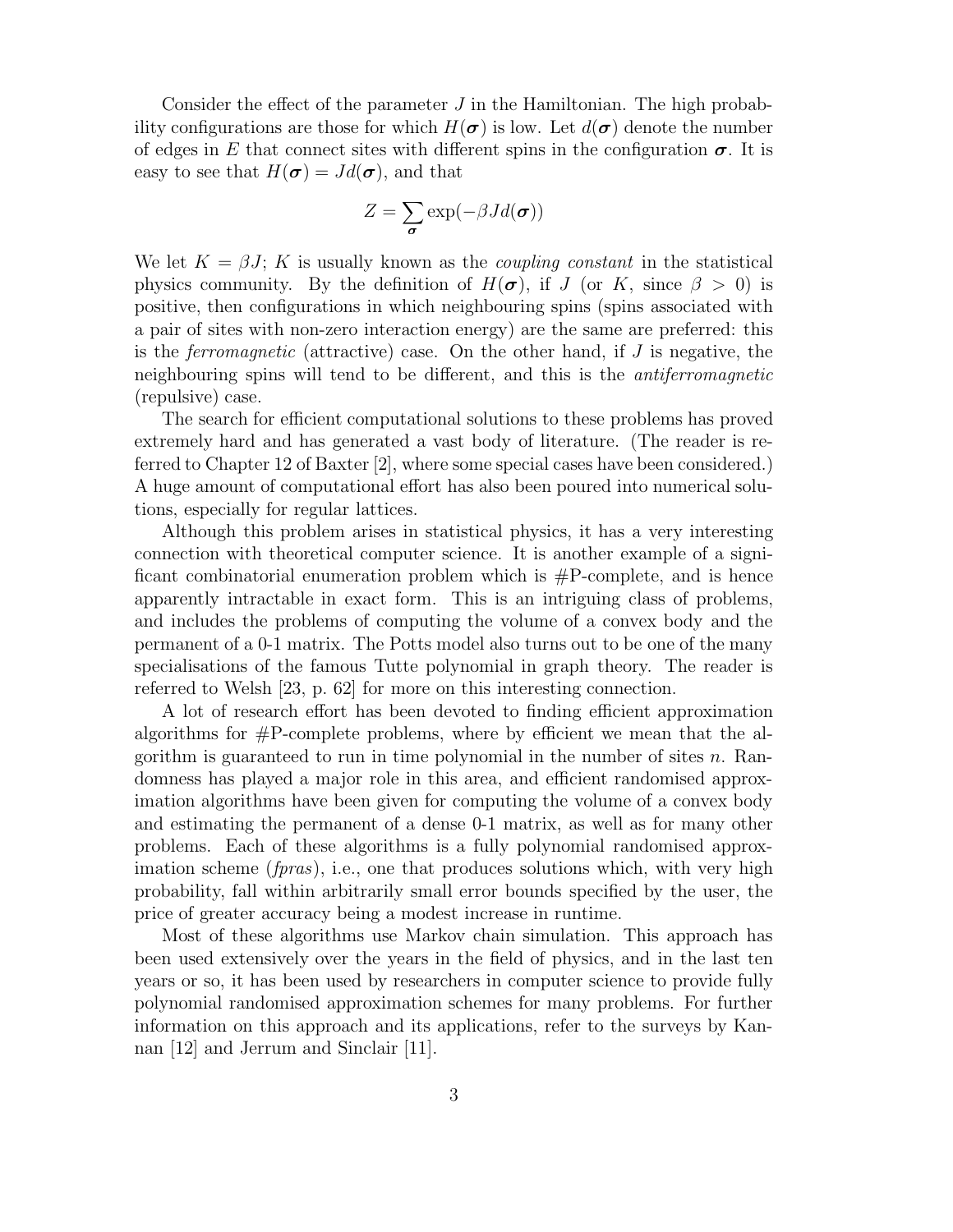## **2.1 Single spin flip process**

It is, in fact, very easy to use the Markov chain approach to approximate the partition function of a Potts system. The state space  $\Sigma$  is simply the set of all possible configurations. Let  $\pi(\sigma)$  denote the steady state probability of the configuration  $\sigma$  as described earlier. Transition probabilities from the current state  $\sigma$  are modelled by the following procedure:

- (1) choose a site  $i \in [n]$  and a spin  $s \in [Q]$ , uniformly at random;
- (2) assign spin s to site i to get a new configuration  $\sigma'$ , and let the probability of accepting the move,  $p_{\text{acc}} = \min\{1, \pi(\boldsymbol{\sigma}')/\pi(\boldsymbol{\sigma})\};$
- (3) with probability  $p_{\text{acc}}$  let the next state be  $\sigma'$ , and with probability  $1 p_{\text{acc}}$ let the next state be  $\sigma$  itself.

The procedure described above is an example of what is known in the statistical physics community as the "Glauber dynamics" or the "single spin flip dynamics" of the Potts model. The acceptance condition used here is called the Metropolis rule, which is familiar in the computer simulation of models in statistical physics [17]. Unfortunately, the Markov chain described above has not been proved to be rapidly mixing. In fact, when  $Q = 2$ , i.e., when we have an Ising system, it can be shown that the chain is not rapidly mixing in the *ferromagnetic* case, when K is sufficiently large. It is well known that ferromagnetic Ising systems typically exhibit a phase transition at a certain value of the parameter  $\beta$ ; for values of  $\beta$  above this critical value, the system settles into a state in which there is a preponderance of one or the other of the two spins.

A significant theoretical advance came in 1990 when Jerrum and Sinclair [9] described the first provably efficient approximation algorithm for the partition function of an arbitrary ferromagnetic Ising system. They used a completely different Markov chain, one in which the state space consists of all the subgraphs of the interaction graph  $G$ . They proved that this Markov chain is rapidly mixing at all temperatures, and this fact can be used to estimate the partition function of the system. Unfortunately, their approach doesn't seem to generalise to  $Q > 2$ .

The antiferromagnetic case seems to be even harder: in fact, for the Ising model, Jerrum and Sinclair [9] (following Barahona [1]) proved that the existence of even an fpras is highly unlikely. Similar results for the Potts model have been proved by Welsh [23, p. 138]. However, it is worth mentioning that if  $Q \geq 2\Delta$ , where  $\Delta$  is the maximum degree of a vertex in the interaction graph G, then the Markov chain described above can be shown to be rapidly mixing and yields an *fpras.* This was shown for the zero temperature case  $(\beta \to \infty)$  by Jerrum [10], and then extended to arbitrary temperature (at least for  $Q > 2\Delta$ ), by Sokal [21]. The latter result follows directly from the standard proof of the Dobrushin uniqueness theorem [4, 5], combined with Salas and Sokal's verification [20] of the hypotheses of that theorem for the case of the antiferromagnetic Potts model with  $Q > 2\Delta$ .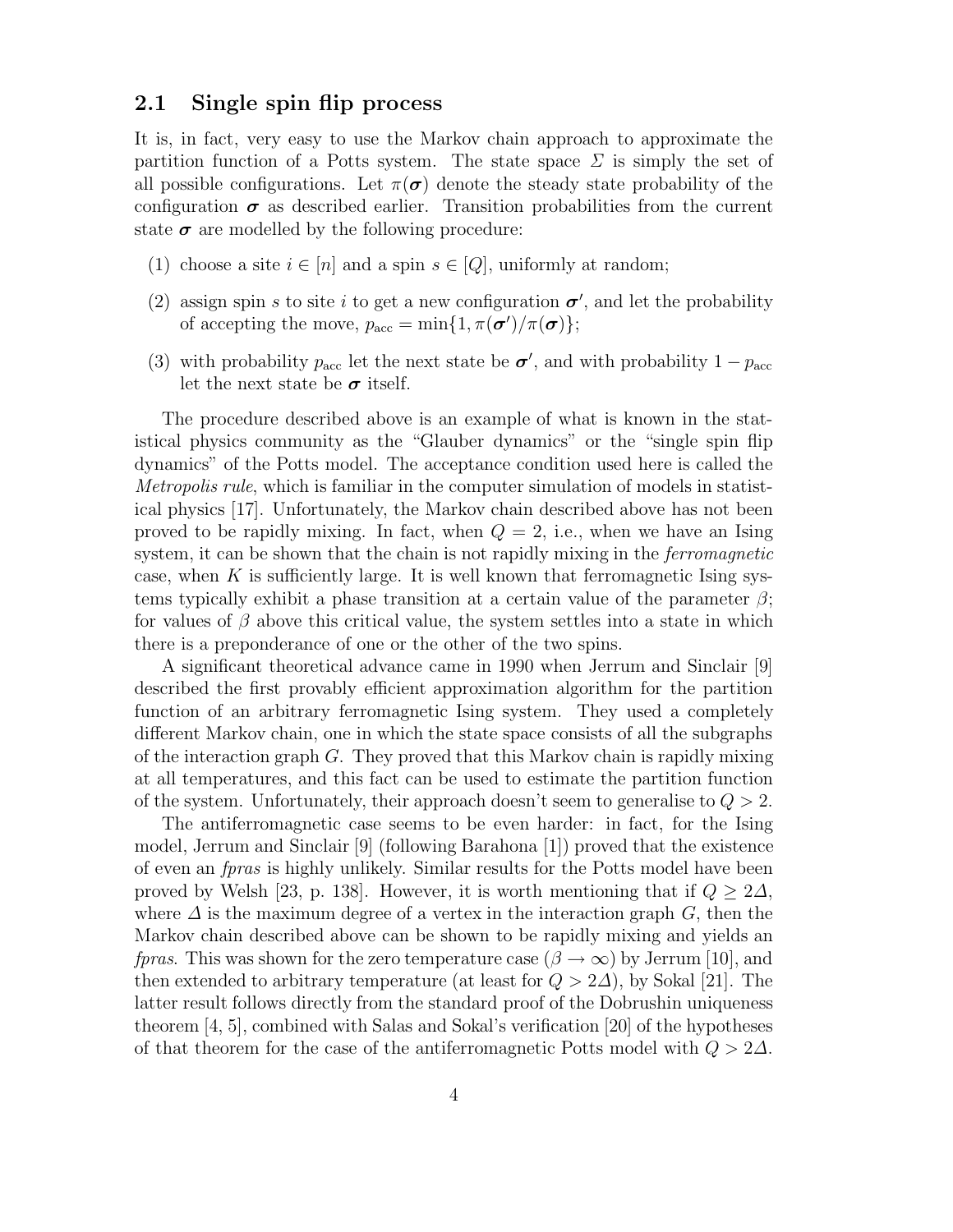### **2.2 The random cluster model**

Before introducing the Swendsen-Wang approach for approximating the partition function for the Q-state Potts model, it would be instructive to look at a related model, called the Random Cluster model, which was introduced by Fortuin and Kasteleyn [8] in 1972. We have the interaction graph  $G = ([n], E)$  just as before, however, there are no spins on the sites. The behaviour of the system depends on the formation of bonds between pairs of interacting sites, and the clusters (connected components in graph terminology) formed by these bonds. There are two parameters associated with the model, a probability p of the formation of a bond between two interacting sites, and a weighting factor Q. (When this Q is a positive integer it corresponds to the  $Q$  in the Potts model; however, in the random cluster model, Q may be an arbitrary non-negative real number.) The partition function for this model is given by

$$
Z = \sum_{A \subseteq E} p^{|A|} (1 - p)^{|E| - |A|} Q^{C(A)}
$$

where A denotes the set of interactions that form a bond, and  $C(A)$  is the number of clusters (connected components) in the bond graph A. The sum is over all possible subgraphs of G.

It turns out that the Q-state Potts model is equivalent to the random cluster model with  $p = 1 - \exp(-K)$ , where K is the coupling constant as described earlier, and the parameter Q is common to both models. The equivalence is close, even at the microstate level: to obtain a Potts configuration from a random cluster configuration, simply assign a spin from  $|Q|$  independently and u.a.r. to each cluster. Note that the random cluster model effectively generalises the Potts model to an arbitrary (possibly nonintegral) positive number of spins.

## **2.3 The Swendsen-Wang approach**

This approach is based on the "bond graph and cluster" view of the Potts model described in the previous section. Unlike the single spin flip dynamics, this approach is not local in that a single transition can affect a large number of sites. Each transition can be described as a two-step process, and the connection with the random cluster model is very clear. Let the current Potts configuration be denoted by  $\sigma$ . The next configuration  $\sigma'$  is obtained as follows:

- (1) Let  $A \subseteq E$  be the subset of edges that form a bond, i.e., ones with the same spin on both incident sites. Each of the edges in  $A$  is retained independently with a probability  $p = 1 - \exp(-K)$ ; this gives a subset A' of A.
- (2) Using  $A'$  as the set of edges, connected components (clusters) are formed. For each cluster, a spin is chosen uniformly at random from  $[Q]$ , and all sites within the cluster are assigned that spin.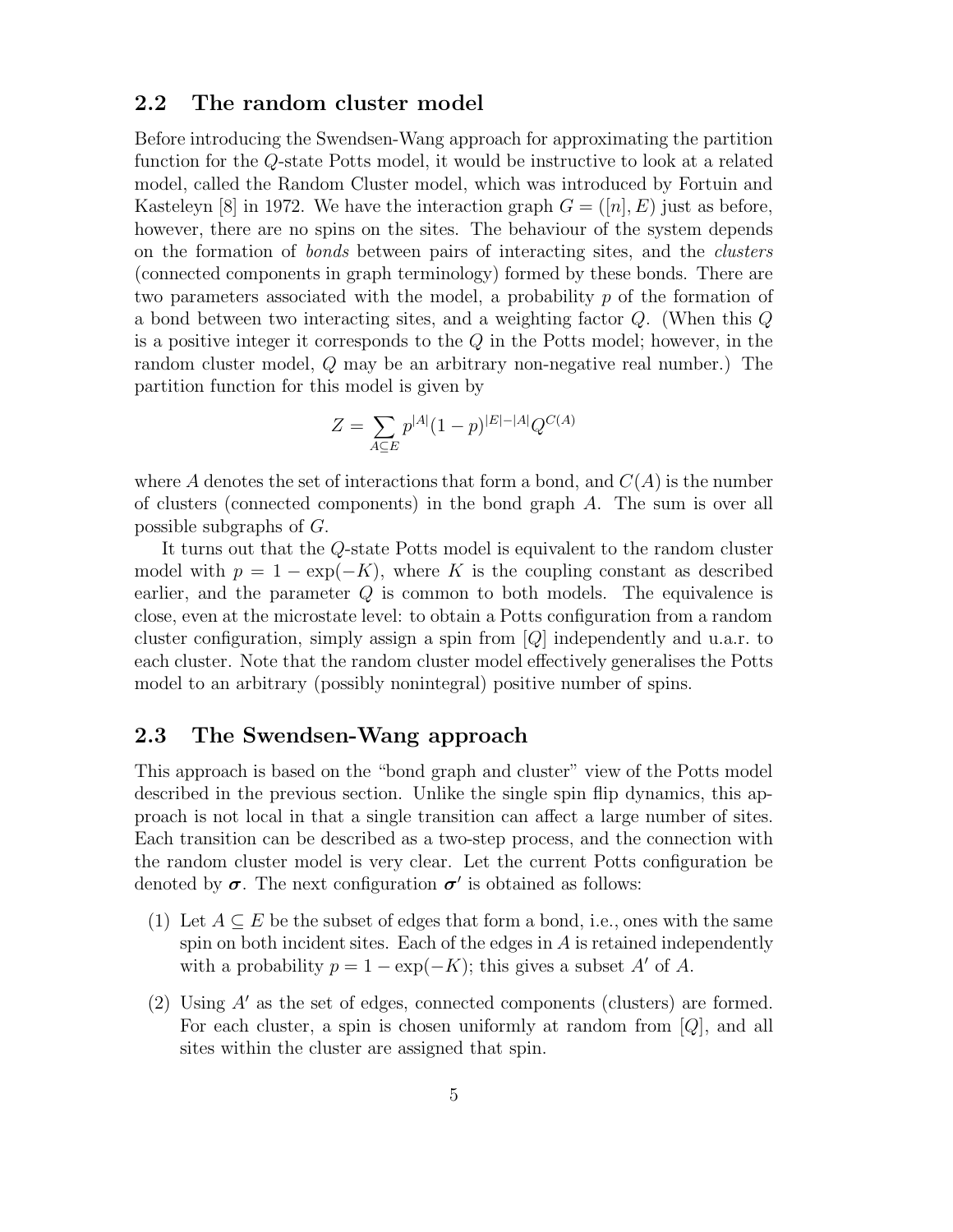That the Markov chain with transitions defined by this experiment is ergodic is immediate; that it has the correct distribution is not too difficult to show. (See, for example, Edwards and Sokal [6].)

This Markov chain seems to work very well in practice, however, it has not been proved to be rapidly mixing for any class of graphs. The non-local nature of the transitions seems to allow the chain to move more freely within the state space, thus avoiding the possible constrictions that might result at low temperatures. Our result deals with the case where the interaction graph is the complete graph  $K_n$ , and we prove that the chain is not rapidly mixing in this case for  $Q \geq 3$ .

## **3 A first-order phase transition**

The slow mixing rate of the Swendsen-Wang process is connected with what is known as a "first-order phase transition," which we now investigate in the context of the Potts model on the complete graph (Curie-Weiss model). We exhibit two distinct kinds of configurations that account for all but an exponentially small fraction of the partition function  $Z$ . In fact, by tuning the coupling constant, we arrange that the two kinds of configurations make a roughly equal contribution to Z. Such a system is said to be in a mixed phase and the two kinds of configurations are called coexisting phases [7]. This value of the coupling constant is usually referred to as its *critical value* (denoted here by  $K_{cr}$ ). The phase transition reflects a crucial instability in the model in the following sense. When  $K > K_{cr}$ , the system prefers the so called *ordered* phase (one of the spins dominates). As K is decreased (i.e., temperature is increased), the system goes into a mixed phase at  $K = K_{cr}$  and then makes an abrupt transition to the *disordered* phase (each of the Q spins appears roughly the same number of times) when  $K < K_{\rm cr}.$ 

We consider the case where  $K = K_{cr}$  and in Section 4 we show that the Swendsen-Wang process only very infrequently makes a transition between the coexisting phases, which results in a slow mixing rate.

Consider an arbitrary configuration  $\sigma \in \Sigma$  of the Q-state Potts system. Recall that the equilibrium probability of  $\sigma$  is given by

$$
\pi(\boldsymbol{\sigma}) = Z^{-1} \exp(-Kd(\boldsymbol{\sigma})),
$$

where  $d(\boldsymbol{\sigma})$  is the number of pairs of sites in E with different spins. We choose  $K = c/n$ , where  $1 < c < Q$  is a constant depending on Q. (See (4) for an explicit expression for c.) For the complete graph  $K_n$ , since all interactions are present, the only relevant observable quantities are the number of different spins and the sizes of these spin classes. Let  $\mathbf{n} = (n_1, \ldots, n_Q)$  be the vector whose *i*th component is the size of the *i*th spin class of  $\sigma$ ; we say that *n* is the type of  $\sigma$ .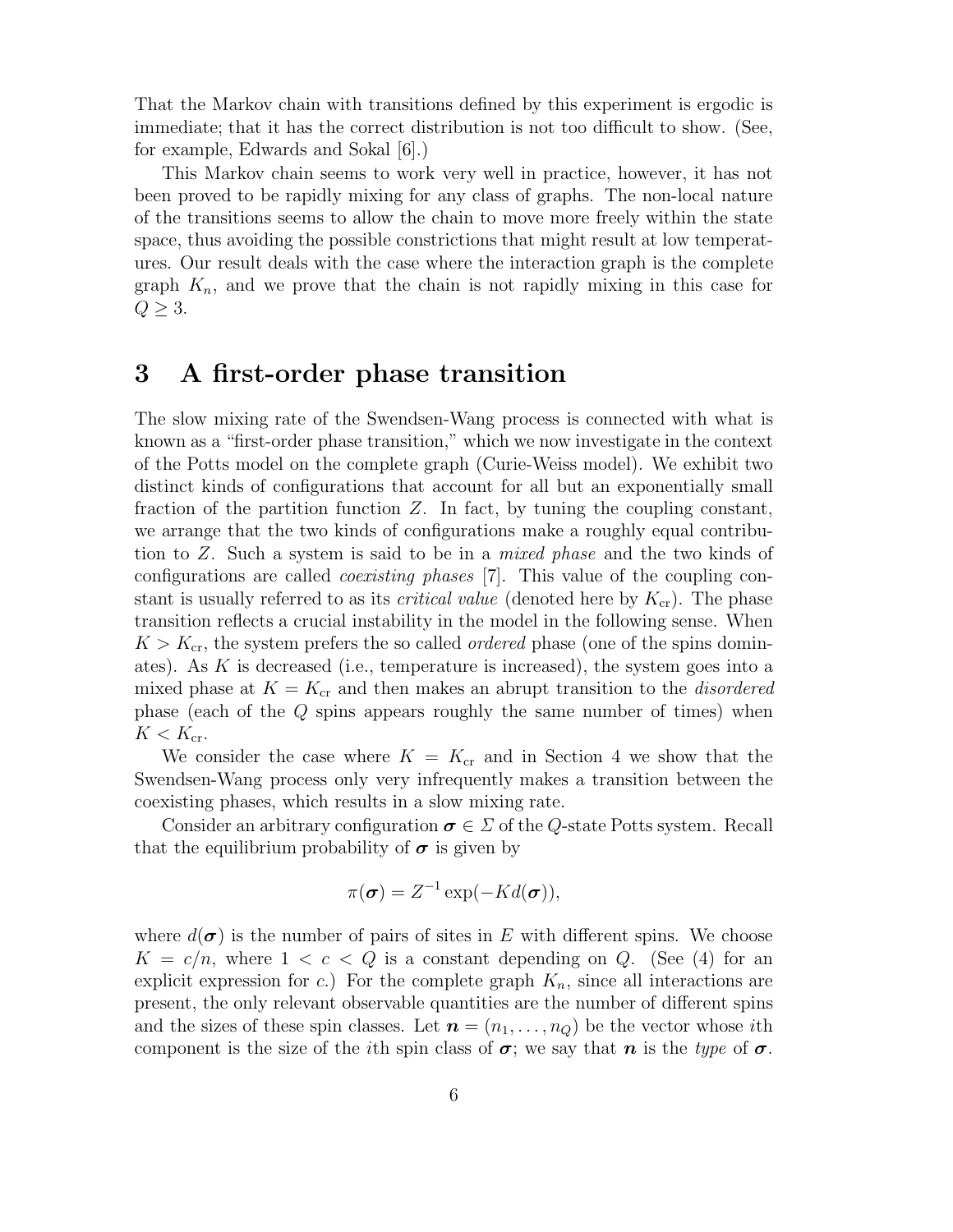Note that

$$
d(\boldsymbol{\sigma}) = \frac{1}{2} \left( n^2 - \sum_{i=1}^{Q} n_i^2 \right).
$$
 (1)

Since  $\pi(\sigma)$  is a function only of type, we may write  $\pi(n)$  to denote the value of  $\pi(\sigma)$  for any configuration  $\sigma$  of type *n*.

In equilibrium, the probability of being in a configuration of type  $n$  is  $N(n) \times$  $\pi(\mathbf{n})$ , where

$$
N(\boldsymbol{n}) = \binom{n}{n_1, n_2, \dots, n_Q}
$$

denotes the number of configurations of type *n*. Using Stirling's approximation,

$$
N(\boldsymbol{n}) = n^{-(Q-1)/2} \exp\left\{ \left( -\sum_{i=1}^{Q} a_i \ln a_i \right) n + \Delta(\boldsymbol{a}) \right\} \tag{2}
$$

where  $\mathbf{a} = (a_1, \ldots, a_n) = \mathbf{n}/n$ , and  $\Delta(\mathbf{a})$  is an error term; in general,  $|\Delta(\mathbf{a})|$  $O(\log n)$ , but the tighter estimate  $|\Delta(\boldsymbol{a})| = O(1)$  holds if it is known that  $\boldsymbol{a} \geq 0$  $(\varepsilon, \ldots, \varepsilon)$  for some constant  $\varepsilon > 0$ . (The implicit constants depend of Q and  $\varepsilon$ only.)

From (1), recalling  $K = c/n$ , we have

$$
\pi(\boldsymbol{n}) = Z^{-1} \exp\bigg\{-\frac{c}{2}\bigg(1-\sum_{i=1}^Q a_i^2\bigg)n\bigg\}.
$$

Therefore,

$$
\Pr(\boldsymbol{\sigma} \text{ has type } \boldsymbol{n}) = Z^{-1} n^{-(Q-1)/2} \exp\{f(\boldsymbol{a})n + \Delta(\boldsymbol{a})\},\tag{3}
$$

where

$$
f(\boldsymbol{a}) = \sum_{i=1}^{Q} g(a_i) - \frac{c}{2}
$$

and  $g(x) = \frac{1}{2}cx^2 - x \ln x$ .

In order to identify the configurations that have the largest weights, we need to maximise f, which in turn means that we need to maximise  $\sum_{i=1}^{Q} g(a_i)$ , in the region defined by  $a_i \geq 0$  for all i, and  $\sum_{i=1}^{Q} a_i = 1$ . This is clearly a closed region (viewed as a set in (Q *−* 1)-dimensional Euclidean space), and we use *R* to denote it. We now proceed to look at the behaviour of  $q$  in the interval  $[0, 1]$ . The following are easy observations:

- if we define  $q(0) = 0$ , then q is continuous in [0, 1].
- $g'(x) = cx \ln x 1$  is defined in  $(0, 1]$ , and tends to  $\infty$  as  $x \to 0^+$ .
- $g'(x)$  has a unique minimum in  $(0, 1]$  at  $x = c^{-1}$ , such that  $g'(c^{-1}) = \ln c$ .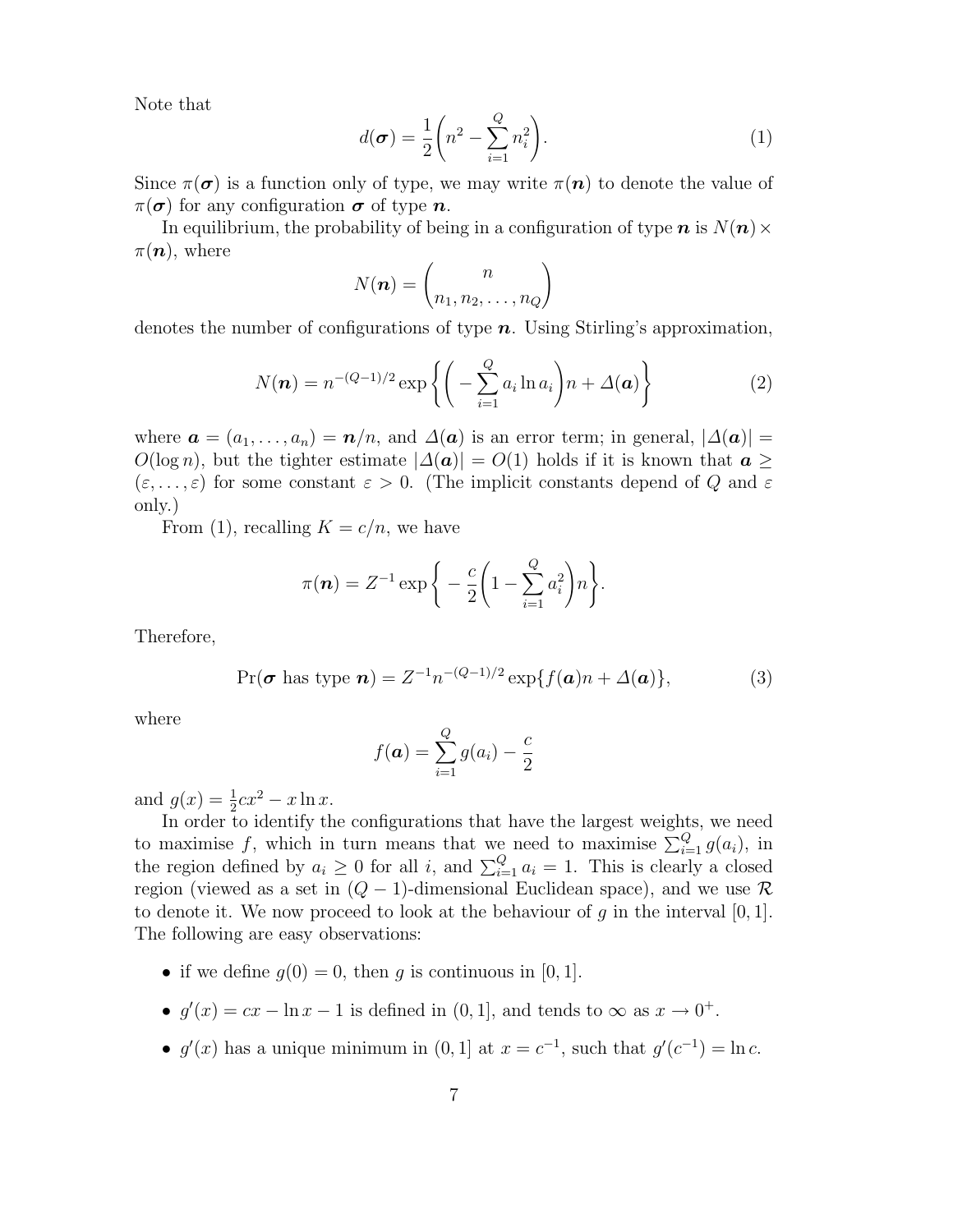•  $q''(x) > 0$  in  $(c^{-1}, 1]$  and  $q''(x) < 0$  in  $(0, c^{-1})$ .

**Proposition 1** Let  $\mathbf{a} = (a_1, \dots, a_O)$  be a local maximum point of f. Then  $\mathbf{a}$ satisfies the following properties:

- (i)  $\boldsymbol{a}$  lies in the interior of  $\mathcal{R}$ .
- (ii) Either  $a_i = Q^{-1}$  for all i, or there are  $\alpha$  and  $\beta$  such that  $0 < \alpha < c^{-1}$  $\beta < 1$ , and  $a_i \in {\alpha, \beta}$ , for all i.
- (iii) If **a** is such that the  $a_i$  are not all equal, then there is a unique component  $a_i$ such that  $a_j = \beta$ ; the other components  $a_i$  with  $i \neq j$  satisfy  $a_i = \alpha$ . Furthermore,  $g'(\alpha) = g'(\beta)$ .

#### **Proof**

- (i) Suppose, on the contrary, that  $a_i$  is such that  $a_i = 0$  and  $a_j > 0$ . Since  $g'(x) \to \infty$  as  $x \to a_i^+$  and  $g'(a_j)$  is finite, we can increase f by setting  $a_i = \varepsilon$  and  $a_j = a_j - \varepsilon$ , where  $\varepsilon > 0$  is sufficiently small.
- (ii) At any local maximum, it must be the case that  $g'(a_i) = g'(a_j)$ , for all i and j. For suppose  $g'(a_i) \neq g'(a_j)$ , for some  $i \neq j$ . Then a small perturbation of  $\varepsilon$  to  $a_i$  and  $a_j$  (either  $a_i \leftarrow a_i + \varepsilon$  and  $a_j \leftarrow a_j - \varepsilon$  or the other way round, depending on the values of  $g'(a_i)$  and  $g'(a_j)$ ) would cause  $f(\boldsymbol{a})$  to increase. Since  $g'(x)$  is unimodal in  $(0, 1], a_i \in {\alpha, \beta}$  for all i where  $\alpha$  and  $\beta$  are on either side of the minimum of  $g'$ .
- (iii) Suppose on the contrary, that  $a_j = a_k = \beta$ , where  $j \neq k$ . Since  $g''(\beta) > 0$ , setting  $a_j \leftarrow a_j - \varepsilon$  and  $a_k \leftarrow a_k + \varepsilon$  would cause  $f(\boldsymbol{a})$  to increase.

If we now set<sup>2</sup>

$$
c = \frac{2(Q-1)\ln(Q-1)}{Q-2}
$$
\n(4)

П

it is routine to verify that the following three choices for *a* satisfy properties  $(i)$ – $(i)$ iii) in the statement of Proposition 1:

(S1) 
$$
a_i = Q^{-1}
$$
 for all  $i = 1, ..., Q$ ;

(S2) 
$$
a_i = (Q(Q-1))^{-1}
$$
 for all  $i = 1, ..., Q - 1$ , and  $a_Q = (Q-1)/Q$ ;  
(S3)  $a_i = (2(Q-1))^{-1}$  for all  $i = 1, ..., Q - 1$ , and  $a_Q = 1/2$ .

<sup>&</sup>lt;sup>2</sup>Beyond a certain value  $c_0 > 1$  of c, the function f can be shown to have two local maximum points and a local minimum point. Our chosen value of c is the unique value at which the two local maxima become equal to yield a global maximum. Much of the analysis has been done in [15], albeit in a somewhat different context.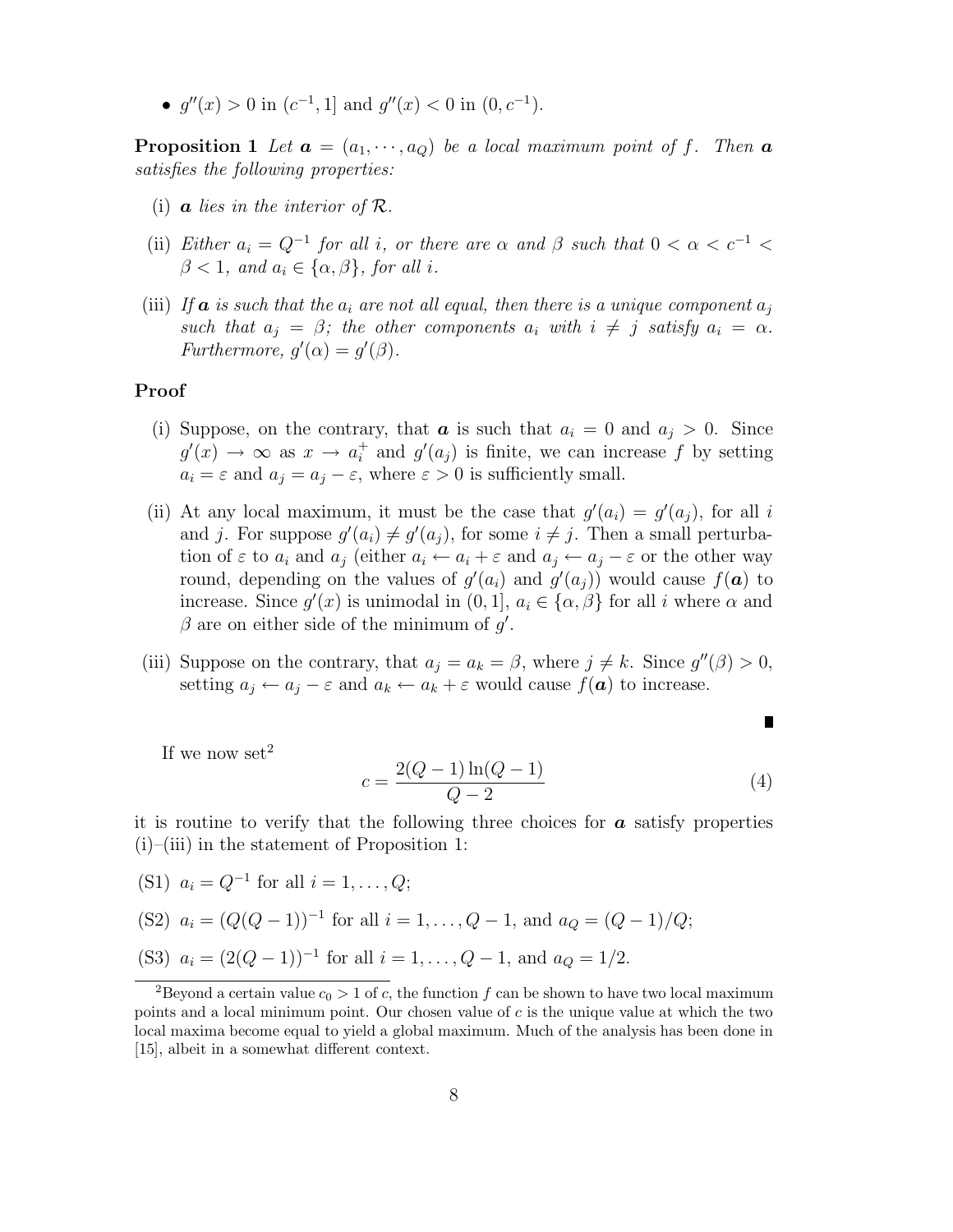We shall shortly see that they are the only solutions satisfying properties (i)– (iii). Note that the ordering of subscripts on the spin classes is not significant, as explained earlier.

**Claim 2** The first two solutions  $(S1)$ – $(S2)$  above are the only local maximum points of f in *R*, and they both correspond to the global maximum of f. (The final solution  $(S3)$  is a local minimum.)

**Proof** It is clear from Proposition 1 that any maximum point of f should have the form  $a_i = \alpha$  for all  $i = 1, \ldots, Q - 1$ , and  $a_Q = \beta = 1 - (Q - 1)\alpha$ , for some  $\alpha$ in (0, Q*−*<sup>1</sup>] satisfying

$$
h(\alpha) = g'(\alpha) - g'(1 - (Q - 1)\alpha) = 0.
$$

Now  $h(\alpha) = cQ\alpha - c + \ln(1 - (Q - 1)\alpha) - \ln \alpha$ , and

$$
h'(\alpha) = cQ - \frac{Q - 1}{1 - (Q - 1)\alpha} - \frac{1}{\alpha} = cQ - \frac{1}{\alpha(1 - (Q - 1)\alpha)}
$$

Setting  $h'(\alpha) = 0$ , we get the quadratic equation  $\alpha(1 - (Q - 1)\alpha) = 1/cQ$ , which implies that  $h(\alpha)$  has at most two turning points (and hence, at most three zeros) in the interval  $(0, Q^{-1}]$ . Since  $\alpha = (Q(Q-1))^{-1}$ ,  $\alpha = (2(Q-1))^{-1}$  and  $\alpha = Q^{-1}$ all satisfy  $h(\alpha) = 0$ , they are in fact the only solutions to that equation. We conclude that  $(S1)$ – $(S3)$  are the only choices for **a** consistent with the conditions of Proposition 1, and hence they must cover all the local maximum points of  $f(\boldsymbol{a})$ .

We now proceed to show that solutions (S1) and (S2) correspond to the global maximum of  $f$ , and that  $(S3)$  does not. (In fact it is a local minimum point.) Since, by Proposition 1, we are only interested in solutions of the form  $a_i = \alpha$  for all  $i = 1, \ldots, Q - 1$ , and  $a_Q = \beta = 1 - (Q - 1)\alpha$ . we may view f as a function of the single variable  $\alpha$ . Accordingly, define  $f(\alpha) = f(\alpha, \ldots, \alpha, \beta)$ . For the value of  $c$  chosen above  $(4)$ , we have, by direct calculation,

$$
\hat{f}(Q^{-1}) = \hat{f}((Q(Q-1))^{-1}) = \ln Q - \frac{(Q-1)^2 \ln(Q-1)}{Q(Q-2)}
$$
(5)

and

$$
\hat{f}((2(Q-1))^{-1}) = \ln 2 - \frac{Q \ln(Q-1)}{4(Q-2)}.
$$
\n(6)

Denote by  $d(Q)$  the difference between (5) and (6):

$$
d(Q) = \hat{f}(Q^{-1}) - \hat{f}((2(Q-1))^{-1}) = \ln Q - \ln 2 - \frac{(3Q-2)\ln(Q-1)}{4Q}.
$$

Then  $d(Q) > 0$  for all  $Q \geq 3$ . To verify this, observe that for  $Q \geq 16$ ,

$$
d(Q) > \ln Q - \ln 2 - \frac{3Q \ln Q}{4Q} = \ln Q - \ln 2 - \frac{3}{4} \ln Q \ge 0.
$$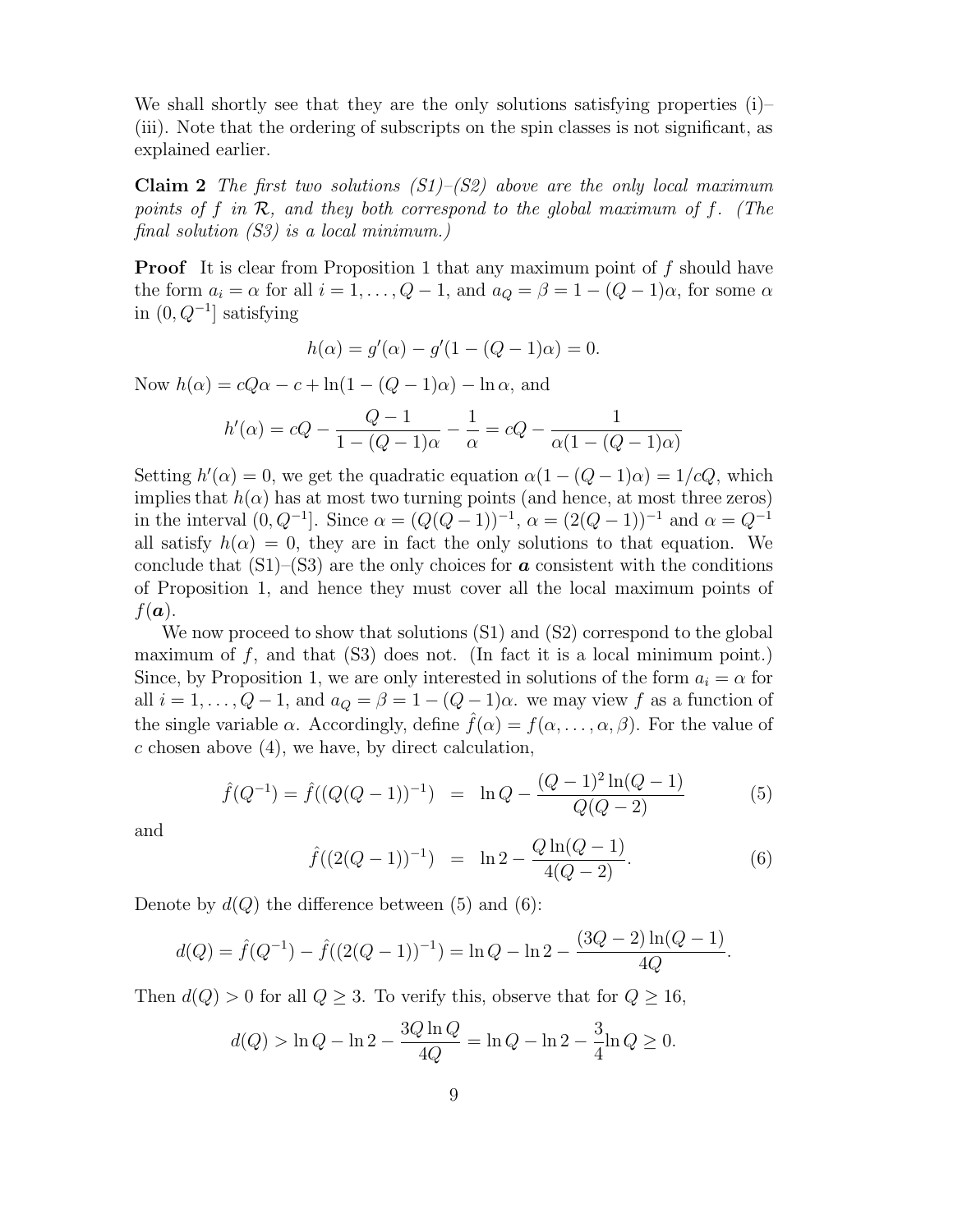The cases  $3 \le Q \le 15$  can be checked separately. Thus (S1) and (S2) are global maximum points of f and are the only such.

Note that  $d(Q) = f(Q^{-1}) - f((2(Q-1))^{-1})$  is very small for smaller values of Q (e.g., of the order of  $10^{-3}$  for  $Q = 3$ ); however, since f appears in the exponent and is multiplied by  $n$ , the actual difference in weights of these two types of configurations is quite large even for fairly small values of  $n$ .

Denote by  $B_=(\varepsilon)$  the set of all points in  $\mathcal R$  that are within (Euclidean) distance  $\varepsilon$  of the balanced maximum point  $(Q^{-1}, \ldots, Q^{-1})$ , and by  $B_{\neq}(\varepsilon)$  the points that are within distance  $\varepsilon$  of any one of the other maximum points.  $(B_=(\varepsilon))$  is a ( $Q - 1$ )-dimensional ball and  $B_{\neq}(\varepsilon)$  a union of Q such balls.) Let  $\Sigma_{=}(\varepsilon) \subset \Sigma$ (respectively  $\Sigma_{\neq}(\varepsilon)$ ) be the set of configurations whose type *n* lies in  $nB_{=}(\varepsilon)$  (respectively  $nB_{\neq}(\varepsilon)$ . The following result summarises what we have discovered.

**Proposition 3** For any  $\varepsilon > 0$ :

- (i)  $\Pr(\sigma \in \Sigma_{=}(\varepsilon)) = \Omega(n^{-(Q-1)})$ ;
- (ii)  $Pr(\sigma \in \Sigma_{\neq}(\varepsilon)) = \Omega(n^{-(Q-1)})$ ; and
- (iii)  $\Pr(\sigma \notin \Sigma_{=}(\varepsilon) \cup \Sigma_{\neq}(\varepsilon)) = e^{-\Omega(n)}$ .

The implicit constants depend only on  $Q$  and  $\varepsilon$ .

**Proof** Let  $a \in \mathcal{R}$  be chosen so that every component of  $a$  has value either  $i/n$  or  $(i + 1)/n$  for some integer i, and let  $n_0 = n\alpha$ ; observe that all configurations  $\sigma$  of type  $n_0$  are in  $\Sigma=(\varepsilon)$ , provided n is sufficiently large. Then  $|f(\mathbf{a}) - f(Q^{-1}, \ldots, Q^{-1})| = O(n^{-1})$ , and hence, by (3),  $\mathbf{n}_0$  comes within a constant factor of maximising  $Pr(\sigma \text{ is of type } n)$  over all types *n*. (Note that we are operating within the  $|\Delta(\mathbf{a})| = O(1)$  regime.) Since the total number of distinct types is  $O(n^{(Q-1)})$  we have part (i). Part (ii) is proved in a similar manner.

Finally note that the supremum of  $f(\boldsymbol{a})$  over the region  $\boldsymbol{a} \in \mathcal{R} \setminus (\Sigma_{=}(\varepsilon) \cup \Sigma_{\neq}(\varepsilon))$ is strictly less than the supremum over the whole of *R*. Part (iii) follows by combining this observation with (3).

## **4 Dynamics**

It is clear from Proposition 3 that the single spin flip process described in Section 2.1 will converge only very slowly to equilibrium, since it is difficult to escape from either of the neighbourhoods  $\Sigma_{=}(\varepsilon)$  or  $\Sigma_{\neq}(\varepsilon)$  using small steps. However, the Swendsen-Wang process is able to change large blocks of spins in one step, which at first sight seems to give it a significant advantage. Our main result (Proposition 7 below) suggests that this advantage may on occasion be illusory.

Before we present a formal proof, it would be useful get an intuitive feel as to why we expect Proposition 7 to be true. Let  $\sigma$  denote the current Potts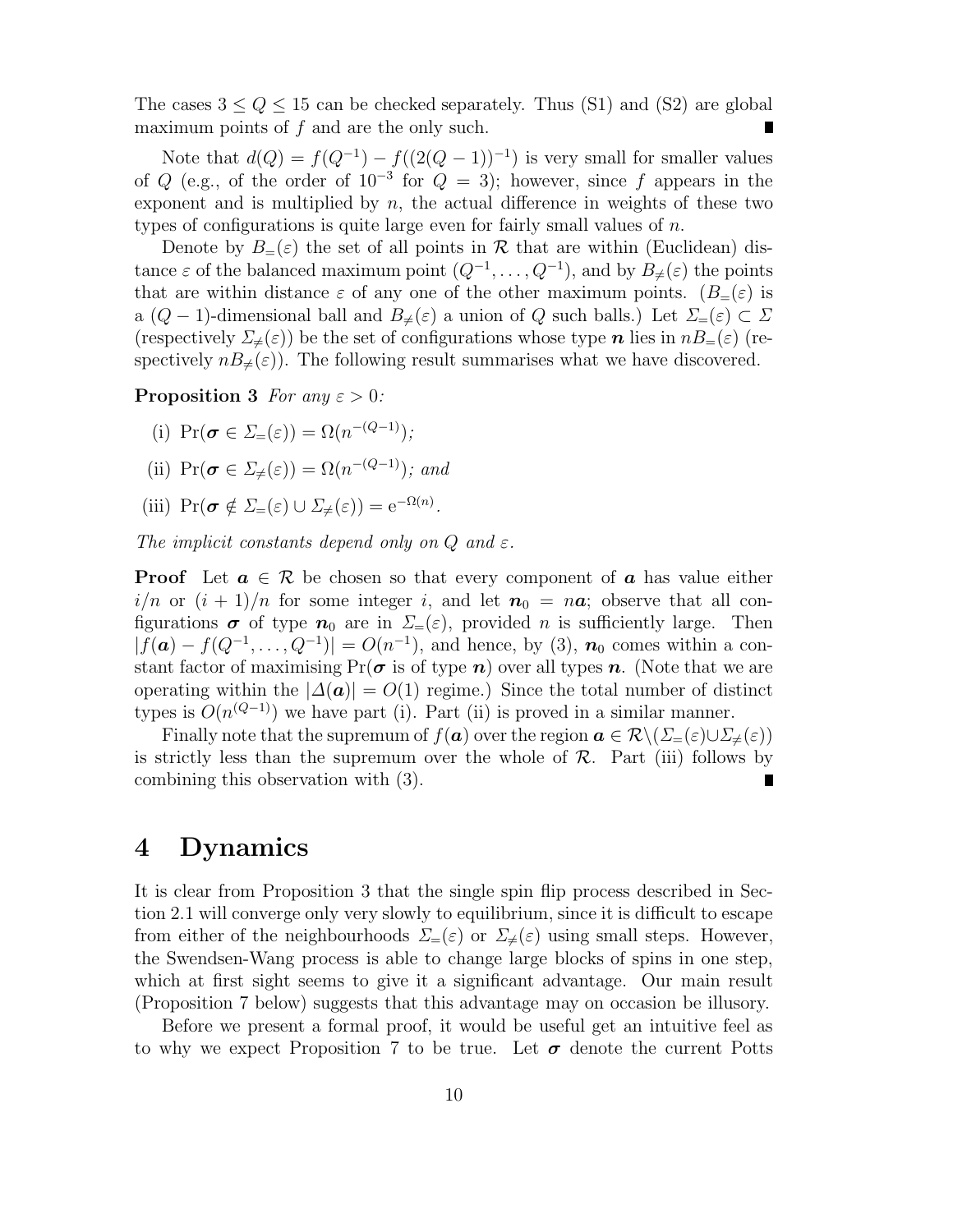configuration. Note that the Swendsen-Wang process only considers edges that form a bond, so that the configuration may be viewed as a collection of smaller complete graphs, one for each spin in [Q]. Let  $n_1, n_2, \ldots, n_Q$  denote the sizes of these graphs. Let  $\mathcal{G}_{\nu,p}$  denote the standard random graph model, in which an undirected *ν*-vertex graph is formed by adding, independently for each unordered pair of vertices  $u, v$ , an edge connecting u and v with probability p. Step (1) of the process essentially creates Q random graphs,  $\mathcal{G}_{n_i,p}$ , one of each size  $n_i$ ,  $1 \leq i \leq Q$ , where the probability of retaining an edge is  $p = 1 - \exp(-K)$ . Recall that  $K = c/n$ , where  $1 < c < Q$ , so that for large n,  $p \approx c/n$ . For a carefully chosen value of  $c$ , we expect two possibilities:

- Just prior to Step (1), if all the spin classes in  $\sigma$  have roughly the same size  $\nu (\approx n/Q)$ , then, for any such class, the probability p of retaining an edge can be written as  $d/\nu$ , where  $d \approx c/Q$ , so that  $d < 1$ . A well-known result in the theory of random graphs [3] tells us that with very high probability, the spin class will break up into very small components (of size  $O(\log \nu)$ ) so that at the end of Step (2), after assigning random spin values to these very small components, with high probability, we again end up with all spin classes having roughly equal size.
- Just prior to Step (1), if there is one very large spin class in  $\sigma$  and all the other spin classes are very small, then the value of  $d$  (as above) would be  $> 1$  for the large class whereas it would be  $\ll 1$  for the other classes. We can now appeal to results about "the giant component" in random graphs [3] to say that with high probability, at the end of Step (1) there would be one large component and all the other components would be very small. This means that at the end of Step (2), we expect, with high probability, a configuration similar to the one before Step  $(1)$ . The choice of c determines how close the new configuration would be to the previous one.

Proposition 7 shows that for a carefully chosen value of  $c$  (depending on  $Q$ ), a Q-state Potts system tends to settle in one of the two kinds of configurations mentioned above, and the probability of making a transition from one kind to the other is very small. Our proof utilises some standard bounds on the tails of distributions of sums of independent r.v's that we state here for convenient reference.

**Lemma 4** [Chernoff.] Let the random variable Z have distribution  $\text{Bin}(\nu, p)$ , where  $\text{Bin}(\nu, p)$  is the binomial distribution with parameters  $\nu$  and  $p$ . Then for any real  $\gamma > 0$ ,

$$
\Pr(Z > \gamma \nu p) < \left(\frac{\mathrm{e}^{\gamma - 1}}{\gamma^{\gamma}}\right)^{\nu p}.
$$

 $\blacksquare$ 

**Proof** See [18, Theorem 4.1].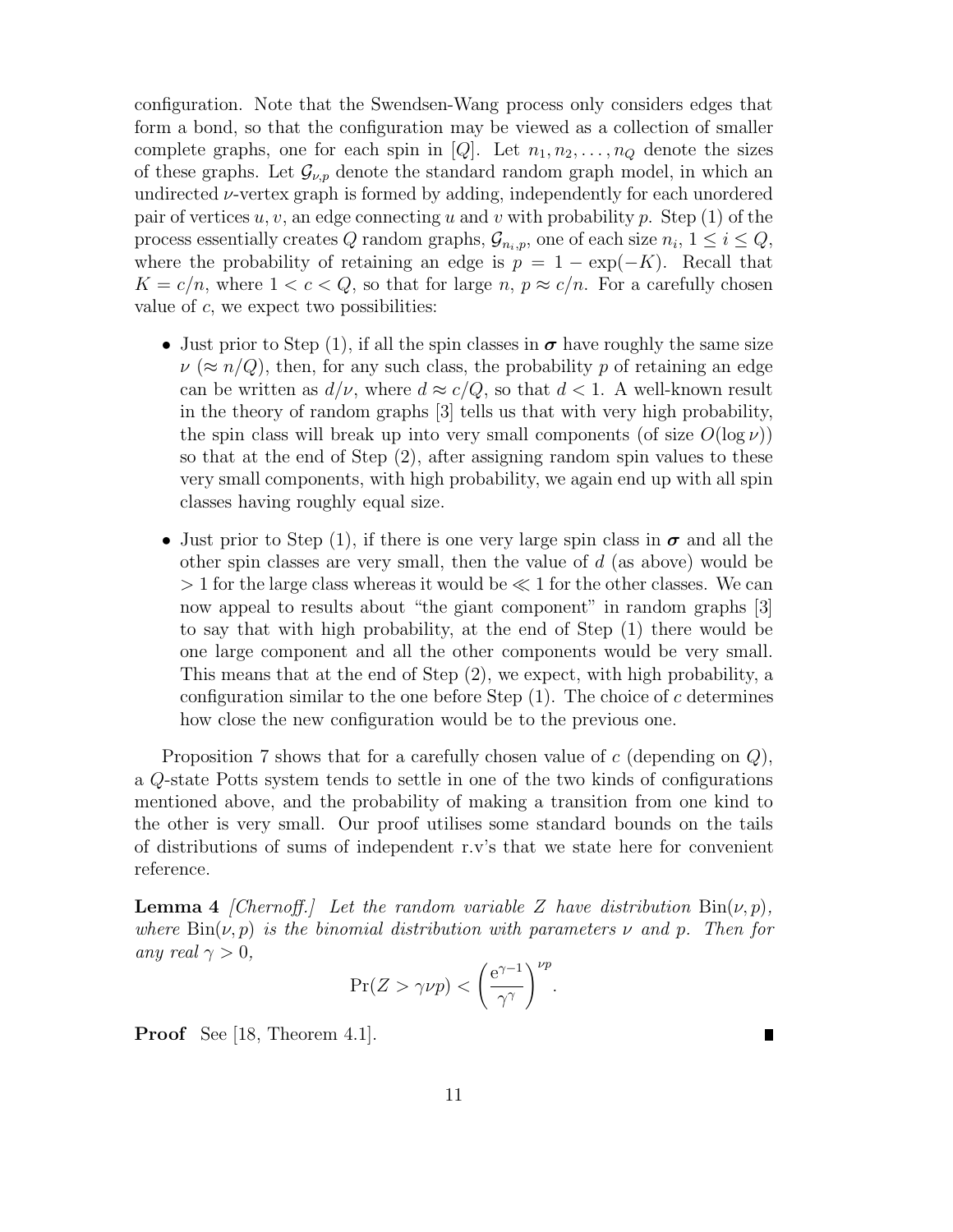**Lemma 5** [Hoeffding.] Let  $Z_1, \ldots, Z_k$  be independent r.v's with  $a_i \leq Z_i \leq b_i$ , for suitable constants  $a_i, b_i$ , and all  $1 \leq i \leq k$ . Also let  $\hat{Z} = \sum_{i=1}^k Z_i$ . Then for any  $\lambda > 0$ ,

$$
\Pr\left(|\widehat{Z} - \operatorname{Exp} \widehat{Z}| \ge \lambda n\right) \le \exp\left(-2\lambda^2 n^2 / \sum_{i=1}^k (b_i - a_i)^2\right)
$$

П

**Proof** See [16, Theorem 5.7].

Let  $\mathcal{G}_{\nu,p}$  denote the standard random graph model as before. Suppose that  $p < d/\nu$ , with  $d < 1$  a constant, and G is selected according to the model  $\mathcal{G}_{\nu,p}$ . It is a classical result that, with probability tending to 1 as  $\nu \rightarrow \infty$ , the connected components of G all have size  $O(\log \nu)$ . We require a (fairly crude) large deviation version of this result.

**Lemma 6** Let G be selected according to the model  $\mathcal{G}_{\nu,p}$ , where  $p < d/\nu$  and  $0 < d < 1$  is a constant. Then the probability that G contains a component of size exceeding  $\sqrt{\nu}$  is  $\exp(-\Omega(\sqrt{\nu}))$ .

**Proof** Following Karp [14], we consider a simple stochastic procedure for growing a connected component of G from specified vertex s. Let  $D_0 = \{s\}$  and  $P_0 = \emptyset$ . At step t,  $D_t$  will be the set of "discovered" vertices (those that have been shown to be connected to s), and  $P_t \subseteq D_t$  the set of "processed" vertices. If  $D_t = P_t$  we are done:  $D_t$  is the connected component of G containing s. Otherwise, we select  $v \in D_t \setminus P_t$  and let  $D_{t+1} = D_t \cup G(v)$  and  $P_{t+1} = P_t \cup \{v\}$ , where  $G(v)$  denotes the set of neighbours of v in G. Note that the termination condition is equivalent to  $|D_t| = t$ .

We must show that this process terminates within *<sup>√</sup>*<sup>ν</sup> steps with very high probability. We do this by comparing the evolution of  $D_i$  against another sequence of random variables  $(X_i)$  defined by  $X_0 = 1$  and  $X_{t+1} = X_t + \text{Bin}(\nu, d/\nu)$ , where  $\text{Bin}(\nu, p)$  is the binomial distribution with parameters  $\nu$  and  $p$ . If Y and  $Z$  are random variables taking non-negative integer values, then  $Y$  is said to stochastically dominate Z if  $Pr(Y \leq i) \leq Pr(Z \leq i)$  for all  $i \geq 0$ . It is an elementary fact that stochastic domination is preserved by addition. Now it is easily checked that  $X_{t+1} - X_t$  stochastically dominates  $|D_{t+1}| - |D_t|$ , and so  $X_t$ stochastically dominates  $|D_t|$ . But  $X_t - 1$  is clearly distributed as  $Bin(t\nu, d/\nu)$ so we can estimate the probability that  $X_t$  is large using a Chernoff bound. In particular, letting  $\gamma = (t-1)/td$  in Lemma 4, the probability that  $X_t$  exceeds t is bounded as follows:

$$
Pr(X_t > t) = Pr(X_t - 1 > t - 1)
$$
  
= Pr(X\_t - 1 > \gamma td)  
= Pr(X\_t - 1 > \gamma Exp(X\_t - 1))  

$$
\leq \left(\frac{e^{\gamma - 1}}{\gamma^{\gamma}}\right)^{td}.
$$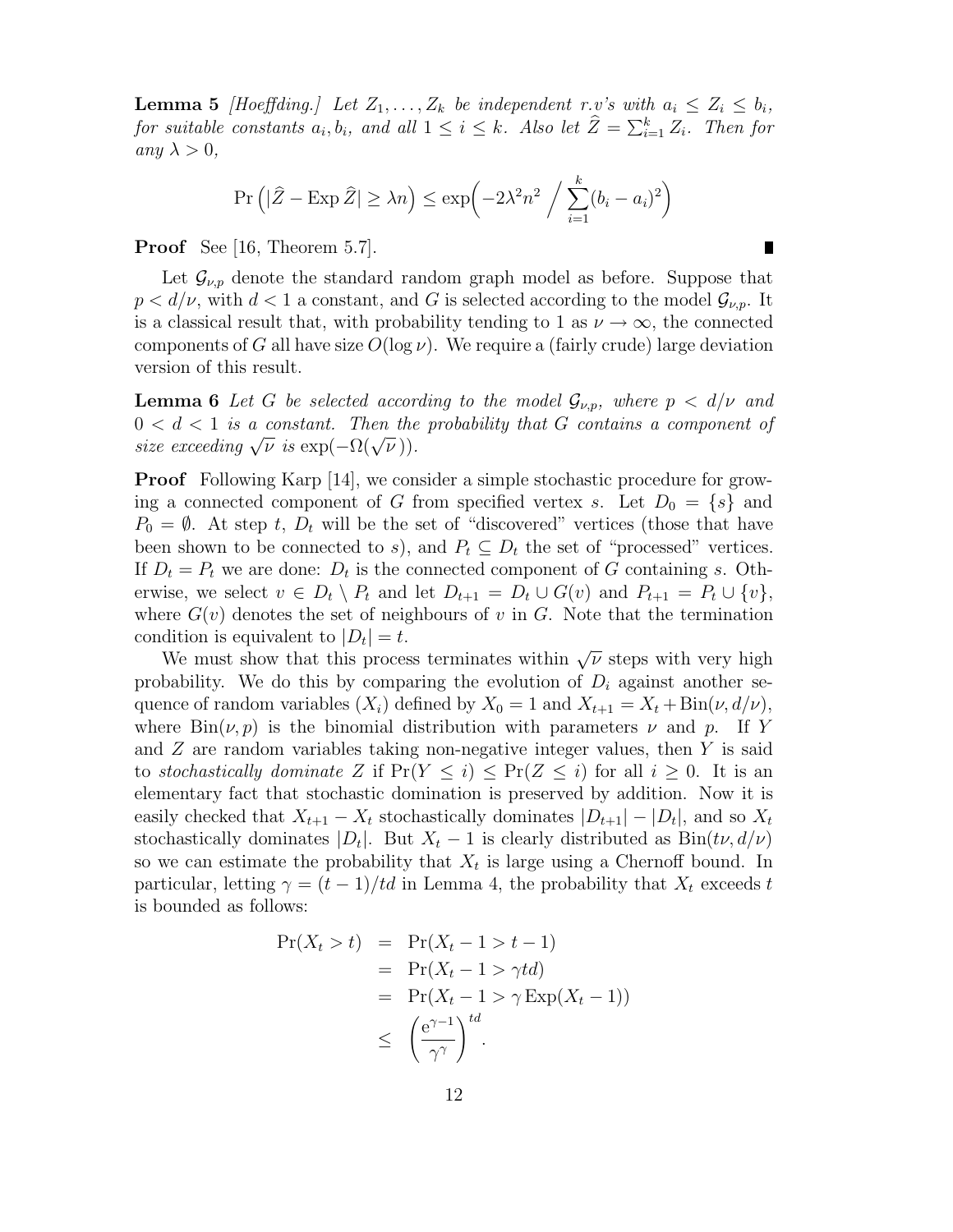Setting  $t = \lfloor \sqrt{\nu} \rfloor$ , and noting that  $\gamma \to d^{-1} > 1$  as  $\nu \to \infty$ , we obtain

$$
Pr(|D_t| > t) \leq Pr(X_t > t) = \exp(-\Omega(\sqrt{\nu})),
$$

where we have used the fact that  $X_t$  stochastically dominates  $|D_t|$ . But  $|D_t| > t$  is the event that the component building procedure has not terminated at or before time  $t$ , i.e., that the connected component of  $G$  containing  $s$  has size greater than  $t = \lfloor \sqrt{\nu} \rfloor$ . Multiplying by  $\nu$  we obtain a bound on the probability that *any* connected component in G has size exceeding  $\sqrt{\nu}$ ; this small extra factor may be absorbed by the  $\Omega$ -notation.

**Proposition 7** Suppose  $Q \geq 3$  is an integer,  $c = 2(Q - 1)(Q - 2)^{-1} \ln(Q - 1)$ , and consider a Potts system on  $K_n$  with coupling constant  $K = c/n$ . Let  $\varepsilon > 0$ be sufficiently small, and let  $\Sigma_{=}(\varepsilon)$  and  $\Sigma_{\neq}(\varepsilon)$  be as in Proposition 3. Starting at any configuration  $\sigma(0) \in \Sigma_{=}(\varepsilon)$ , the expected time T for the Swendsen-Wang process to reach a configuration  $\sigma(T) \in \Sigma_{\neq}(\varepsilon)$  is  $\exp(\Omega(\sqrt{n}))$ .

**Proof** Suppose the configuration  $\sigma(t)$  at time t is an arbitrary member of  $\Sigma_{=}(\varepsilon)$ . By definition of  $\Sigma=(\varepsilon)$ , the size  $\nu$  of any spin-class of  $\sigma(0)$  is bounded above by  $\nu \leq (Q^{-1} + \varepsilon)n$ . Focussing attention on a particular spin-class of size  $\nu$ , the set A constructed in step (1) of the Swendsen-Wang process is the edge set of a complete graph  $K_{\nu}$  on  $\nu$  vertices, and the set A' is the edge set of a random graph G selected according to the model  $\mathcal{G}_{\nu,p}$ , where

$$
p = 1 - e^{-K} \le \frac{c}{n} \le \left(\frac{1}{Q} + \varepsilon\right) \frac{c}{\nu}
$$

Since  $cQ^{-1}$  < 1 we have  $p \le d/\nu$  where  $d < 1$ , provided  $\varepsilon$  is sufficiently small. By Lemma 6, with probability  $1-\exp(-\Omega(\sqrt{\nu}))$ , all connected components of G have size at most  $\sqrt{\nu}$ . Since  $(Q^{-1} - \varepsilon)n \leq \nu \leq n$ , the same statement holds with *n* replacing  $\nu$ . Similar arguments apply to the other spin-classes, so, with probability  $1 - \exp(-\Omega(\sqrt{n}))$ , all the connected components formed in step (1) of the Swendsen-Wang process have size at most *<sup>√</sup>*n.

Let  $\kappa$  be the number of such components, and  $s_1, \ldots, s_{\kappa}$  be their respective sizes. The expected size of a spin-class constructed in step (2) of the Swendsen-Wang process is  $n/Q$ , and because there are many components (at least  $\sqrt{n}$ ) we expect the actual size of each spin-class to be close to the expectation. We quantify this intuition by appealing to a Hoeffding bound. Fix a spin  $\gamma$ , and define the random variables  $Y_1, \ldots, Y_{\kappa}$  and Y by

$$
Y_i = \begin{cases} s_i, & \text{if the } i \text{th component receives spin } \gamma \text{ in step (2);} \\ 0, & \text{otherwise,} \end{cases}
$$

and  $\hat{Y} = \sum_{i=1}^{\kappa} Y_i$ . Then  $\text{Exp}\,\hat{Y} = n/Q$  and, by Lemma 5, for any  $\lambda > 0$ 

$$
\Pr\left(|\hat{Y} - \operatorname{Exp}\hat{Y}| \ge \lambda n\right) \le \exp\left(-2\lambda^2 n^2 / \sum_{i=1}^{\kappa} s_i^2\right)
$$
  

$$
\le \exp(-2\lambda^2 \sqrt{n}),
$$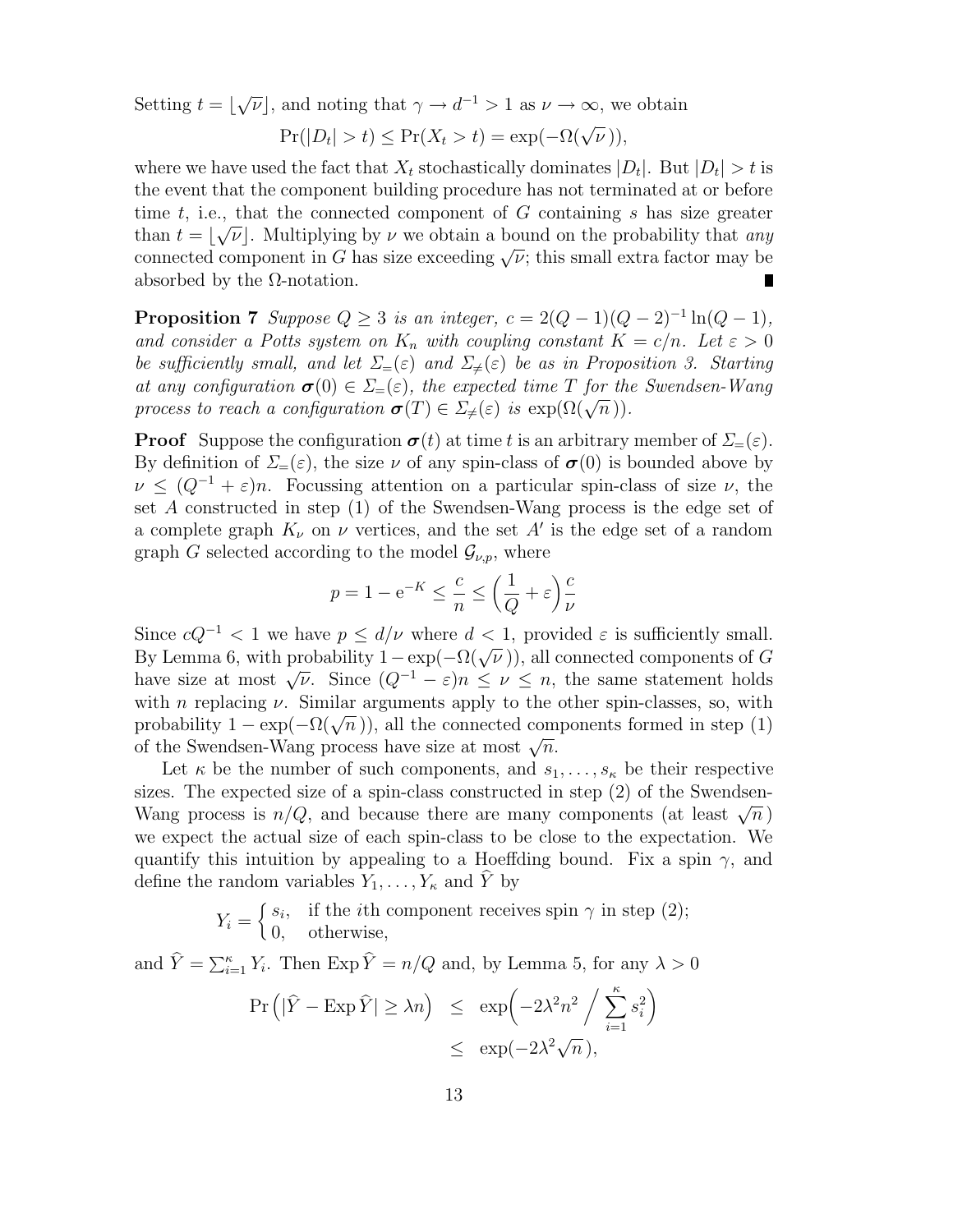since

$$
\sum_{i=1}^{k} s_i^2 \le \sum_{i=1}^{k} s_i \sqrt{n} = n^{3/2}.
$$

Similar bounds apply, of course, to the other spins. Choosing  $\lambda = \varepsilon/\sqrt{Q}$  we see that, with probability  $1 - \exp(-\Omega(\sqrt{n}))$ , the size of every spin-class in  $\sigma(t+1)$ lies in the range  $((Q^{-1} - \varepsilon/\sqrt{Q})n, (Q^{-1} + \varepsilon/\sqrt{Q})n)$ ; but this condition implies  $\sigma(t+1) \in \Sigma_{=}(\varepsilon)$ . The claimed result follows easily. П

Note that Proposition 7 only proves that starting from any configuration in  $\Sigma=(\varepsilon)$ , the Swendsen-Wang process requires exponential time to reach a configuration in  $\Sigma_{\neq}(\varepsilon)$ . However, since the Swendsen-Wang process is reversible, it is clear that the same statement also holds if we interchange the roles of  $\Sigma=(\varepsilon)$  and  $\Sigma_{\neq}(\varepsilon)$  in the Proposition.

# **Acknowledgements**

We thank Alan Frieze and Boris Pittel for invaluable pointers to relevant literature, Peter Winkler for an enlightening discussion on Gibbs measures and phase transitions, and Alan Sokal for his careful reading and constructive criticism of an early version of this paper.

# **References**

- [1] F. Barahona, On the computational complexity of Ising spin glass models Journal of Physics A: Mathematical and General **15** (1982), pp. 3241–3253.
- [2] R. J. Baxter, Exactly Solved Models in Statistical Mechanics, Academic Press, London, 1982.
- [3] B. Bollobás, *Random Graphs*, Academic Press, London, 1985.
- [4] R. L. Dobrushin, The description of a random field by means of conditional probability and conditions of its regularity, Theory of Probability and its Applications **13** (1968), pp. 197–224.
- [5] R. L. Dobrushin, Prescribing a system of random variables by conditional distributions, Theory of Probability and its Applications **15** (1970), pp. 458– 486.
- [6] R. G. Edwards and A. D. Sokal, Generalizations of the Fortuin-Kasteleyn-Swendsen-Wang representation and Monte Carlo algorithm, Physical Review D **38** (1988), pp. 2009–2012.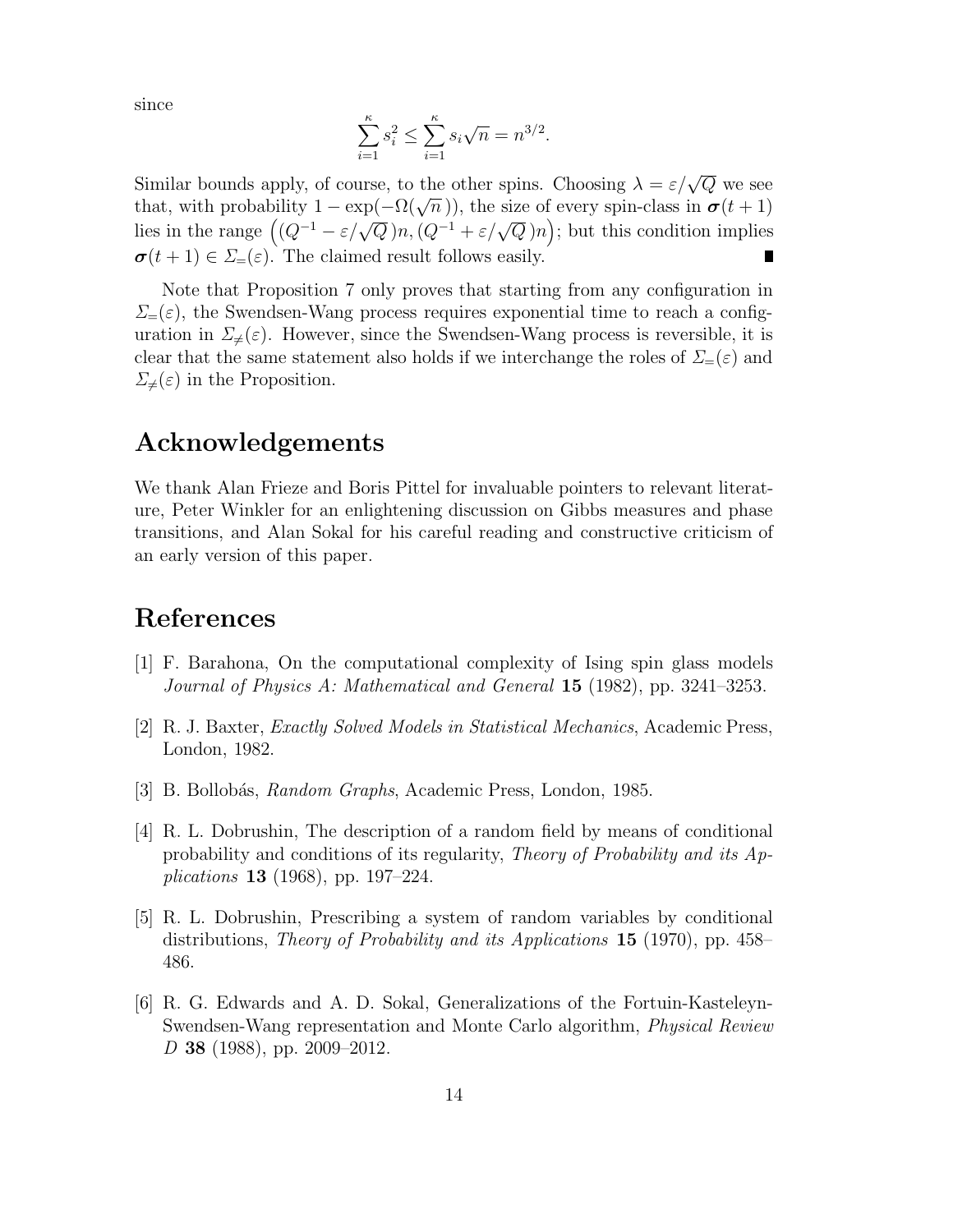- [7] R. S. Ellis, Entropy, large deviations, and statistical mechanics, Grundlehren der mathematischen Wissenschaften **271**, Springer-Verlag, 1985.
- [8] C. M. Fortuin and P. W. Kasteleyn, On the random cluster model I: introduction and relation to other models, Physica **57** (1972) pp. 536–564.
- [9] M. Jerrum and A. Sinclair, Polynomial-time approximation algorithms for the Ising model, SIAM Journal on Computing **22** (1993), pp. 1087–1116.
- [10] M. Jerrum, A very simple algorithm for estimating the number of kcolourings of a low-degree graph, Random Structures and Algorithms **7** (1995), pp. 157–165.
- [11] M. Jerrum and A. Sinclair, The Markov chain Monte Carlo method: an approach to approximate counting and integration. In Approximation Algorithms for NP-hard Problems (Dorit Hochbaum, ed.), PWS, 1996, pp. 482– 520.
- [12] R. Kannan, Markov chains and polynomial time algorithms. Proceedings of the 35th Annual IEEE Symposium on Foundations of Computer Science, Computer Society Press, 1994, pp. 656–671.
- [13] R. M. Karp and M. Luby, Monte-Carlo algorithms for enumeration and reliability problems, *Proceedings of the*  $24$ *th IEEE Symposium on Foundations* of Computer Science, Computer Society Press, 1983, pp. 56–64.
- [14] R. M. Karp, The transitive closure of a random digraph, Random Structures and Algorithms **1** (1990), pp. 73–93.
- [15] H. Kesten and R. H. Schonmann, Behavior in large dimensions of the Potts and Heisenberg models, Reviews in Mathematical Physics **1** (1990), pp. 147– 182.
- [16] C. McDiarmid, On the method of bounded differences, London Mathematical Society Lecture Note Series **141**, Cambridge University Press, 1989, pp. 148– 188.
- [17] N. Metropolis, A. W. Rosenbluth, M. N. Rosenbluth, A. H. Teller and E. Teller, Equation of state calculations by fast computing machines, Journal of Chemical Physics **21** (1953), pp. 1087–1092.
- [18] R. Motwani and P. Raghavan, Randomized Algorithms, Cambridge University Press, 1995.
- [19] R. B. Potts, Some generalised order-disorder transformations, Proceedings of the Cambridge Philosophical Society **48** (1952), pp. 106–109.